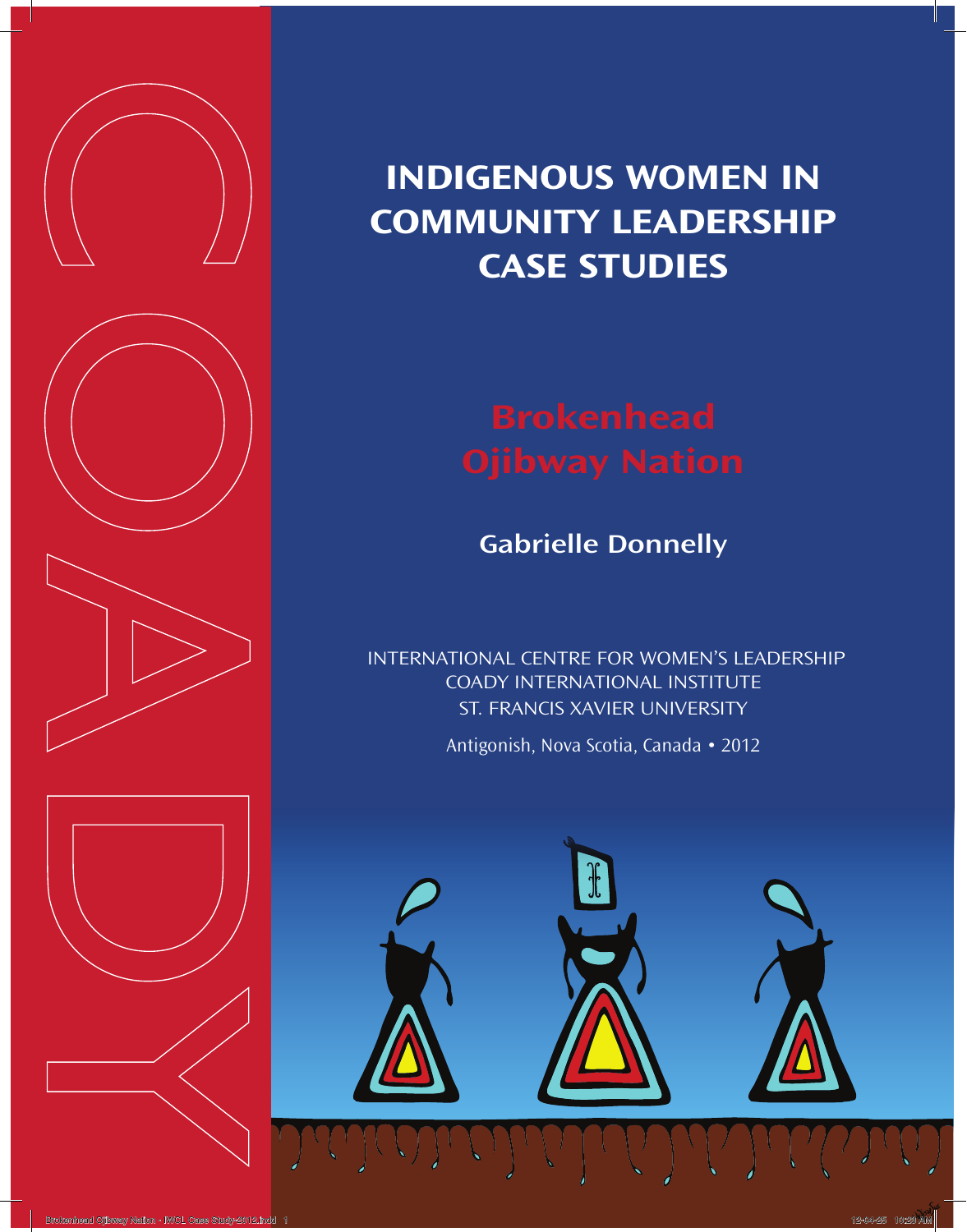#### **Igniting Leadership**

The Coady International Institute is a unique, world-class leader in community-based, citizendriven development education and research. In collaboration with global partners, the Coady Institute is committed to advancing community self-reliance, global security, social justice and democratic participation. Through innovative and effective adult education approaches, research and programs, the Coady Institute provides citizen leaders with the knowledge and practical tools needed to bring about the change they want for themselves. Today, thousands of Coady graduates and partners are working with people in 130 countries to build a fair, prosperous and secure world.

The Coady Institute's International Centre for Women's Leadership is a global hub that inspires and equips women change leaders at the community, national, and international levels. The Centre's focus is on the worldwide development of women's leadership in social, economic and civic arenas, inclusive of grassroots and disadvantaged communities. The Centre achieves its objectives through leadership education and development, action-oriented research and dissemination, and partnership and network development. Our programs target women leaders, both emerging and established, working for public or private organizations, from developing or developed countries, in Canada and overseas. We work with partners to research, monitor and report on women's empowerment and leadership, and provide expert consulting to a range of agencies and institutions.

#### **About the Indigenous Women in Community Leadership program logo (front cover illustration)**

#### Painting by Melissa S. Labrador, Mi'kmaw artist

This painting, named *The Teachings,* represents three generations of women standing on Mother Earth beneath the blue hues of our universe. One of the most important teachings is survival and the ability to understand connections on earth. If you were to remove the soil and look beneath it, you would find that all life above ground is protected and held together by the roots of trees. Those roots intermingle to create strength in the forest community. If each of us, regardless of background, would hold hands and unite, we too could grow strong communities.

ISSN 1925-9573 (Print) ISSN 1925-9581 (Online) © Coady International Institute Creative Commons Attribution-NonCommercial-ShareAlike 2.5 Canada License http://creativecommons.org/licenses/by-nc-sa/2.5/ca/

All or parts of this publication may be copied and distributed for non-commercial purposes without requesting written permission, provided the author(s) and the Coady International Institute are explicitly acknowledged as the source of the material. Any work adapted from this material must also be made available to others under identical terms.

> Coady International Institute | St. Francis Xavier University PO Box 5000 | Antigonish, NS | Canada B2G 2W5 Ph: (902) 867-3676 | 1-866-820-7835 (within Canada) | Fax: (902) 867-3907 Web: www.coady.stfx.ca | Email: womenlead@stfx.ca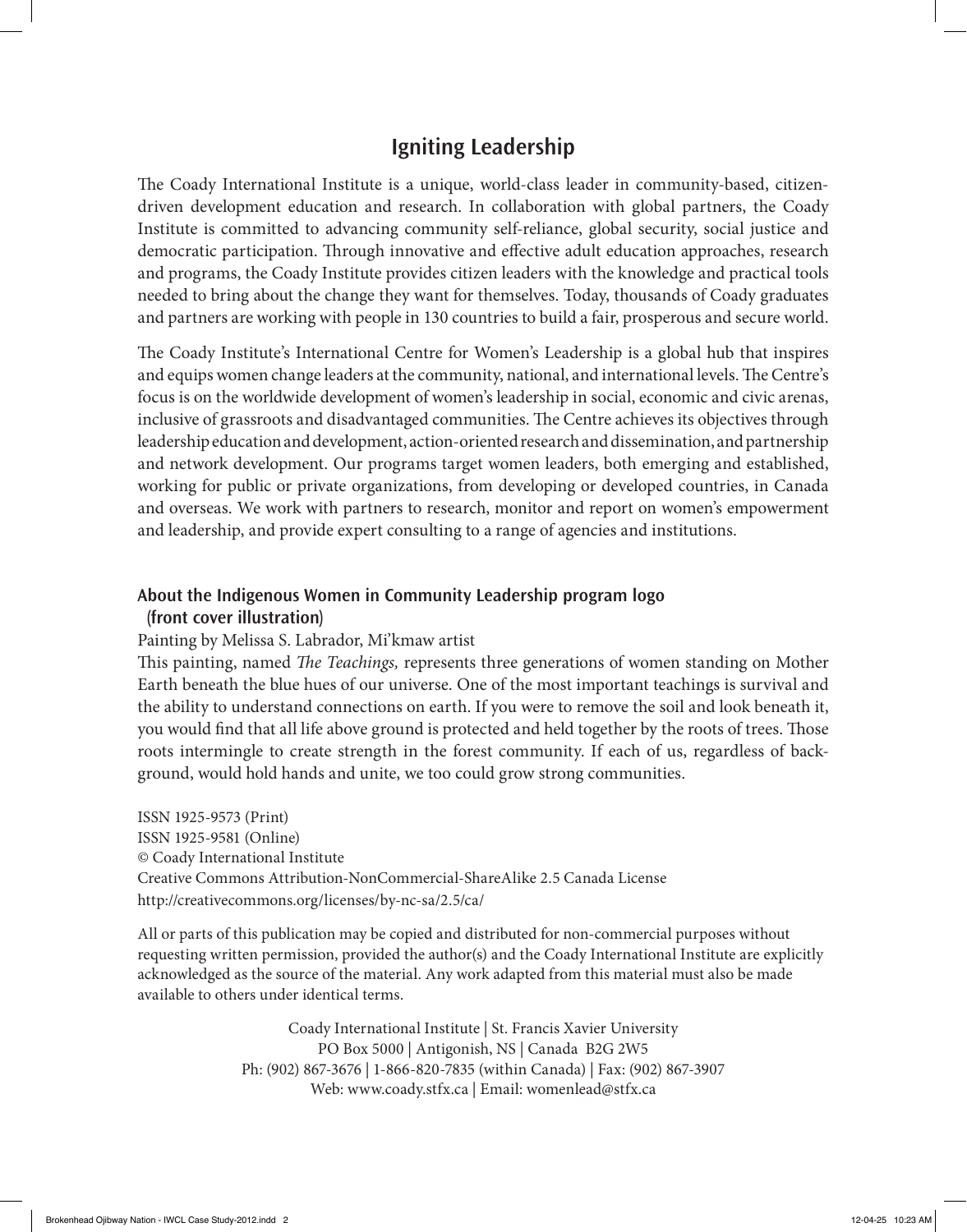# **Indigenous Women in Community Leadership CASE STUDIES**

## **Brokenhead, Ojibway Nation**

**Gabrielle Donnelly**

Thank you to Coady Institute staff and associates who have provided editorial comments and changes.

April 2012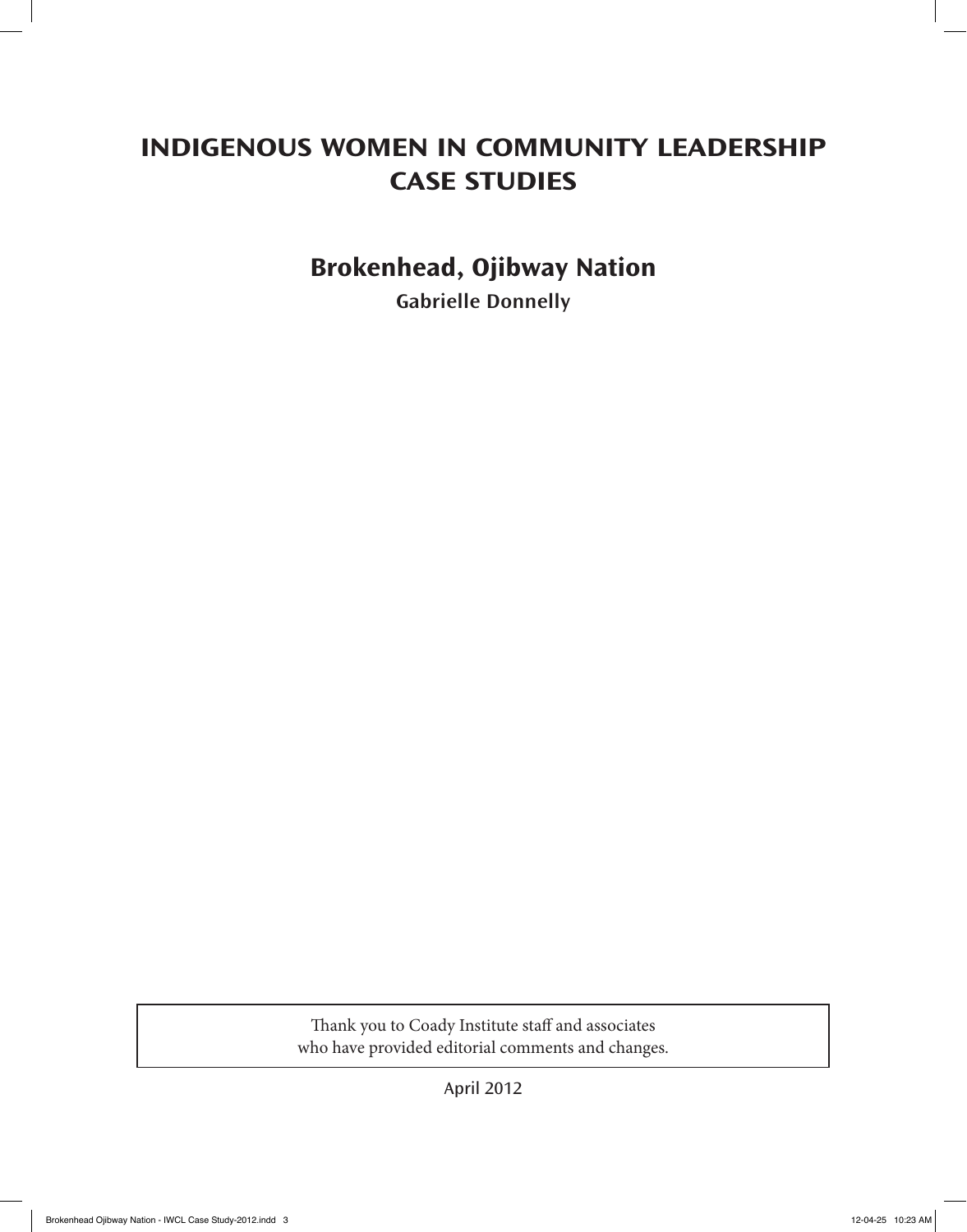### **Contents**

All quotations in this case study, unless otherwise indicated, are taken from a video documentary, Brokenhead Ojibway Nation (2011), by Catherine Martin.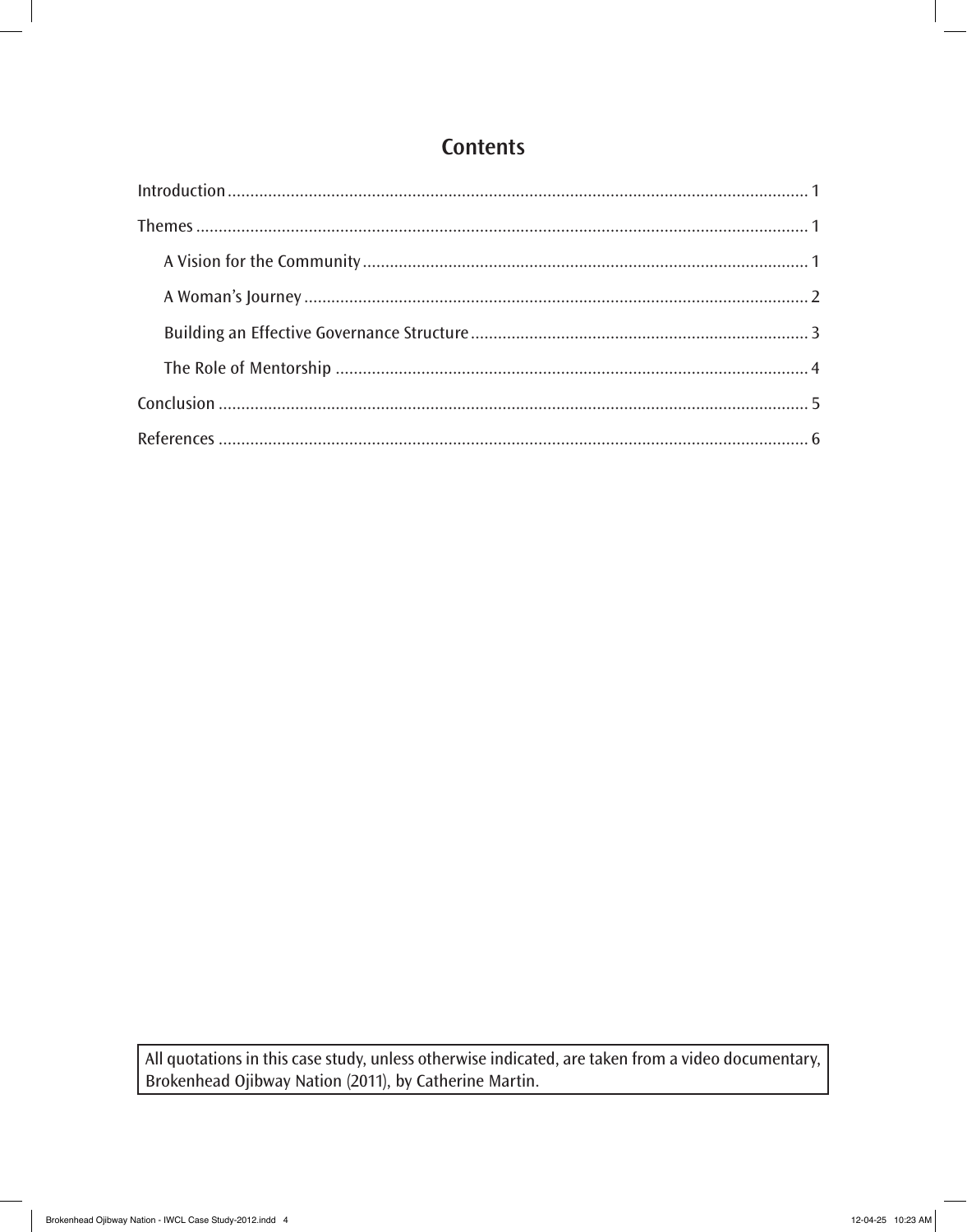#### **Brokenhead Ojibway Nation**

#### **Introduction**

Driving north of Winnipeg through the richest agricultural areas of Manitoba—fields of wheat, canola, alfalfa, barley, and oats—you'll soon arrive at the eastern shore of Lake Winnipeg and the Brokenhead 4 Reserve. Brokenhead is home to about 500 Ojibway people (Aboriginal Affairs and Northern Development Canada, 2012), one of over a hundred bands that had migrated west from Lake Superior shores prior to European contact. The Ojibway people are one of the largest groups of Aboriginal peoples in Canada, surpassed in size only by the Cree and the Inuit.

The South Beach Casino & Resort marks the entrance to Brokenhead and is symbolic of the changes occurring on the reserve. The people of Brokenhead have long harboured a vision of developing on-reserve Aboriginal-owned businesses to attain economic sustainability and independence from federal government funding. Therefore, the launch of the South Beach Casino in May 2005 and the opening of an adjacent 95-room hotel in August 2008 were important events in the recent history of this Aboriginal community. Due to the insightful leadership of the Band's Chief, Deborah Grace Chief, the hard work of many community members, and collaboration with neighbouring First Nation communities, Brokenhead was able to take a big step towards implementing its vision of economic self-sufficiency.

#### **Themes**

#### *A Vision for the Community*

The proposal to establish a gaming and entertainment centre was conceived by Brokenhead's leadership as part of its strategy for achieving economic independence. In May 2000, the proposal was recommended for approval by the Manitoba First Nations Casino Project Selection Committee. This newly-established provincial agency had been mandated to select up to five on-reserve gaming facility projects in Manitoba that clearly demonstrated the ability to provide sustainable economic benefits to its Aboriginal residents (Manitoba First Nations Casino Project, 2000). The Committee's recommendation triggered a complex implementation process, which involved years of discussions with the federal and provincial authorities. In addition, a referendum was held among Brokenhead residents, and effective partnerships were built with six other First Nation communities $^{\rm l}$  in designing and developing the projected enterprise.

To this day, Deborah Chief has a hard time believing the project has materialized:

Sometimes I have to stop and look at it to remind myself that it is really here. It's a dream come true, we never gave up. It's a tribute to past chiefs, past Councillors. Everybody wanted to see it happen.

<sup>&</sup>lt;sup>1</sup> Besides Brokenhead, the First Nation communities that have developed and own the South Beach Casino & Resort include: Black River, Bloodvein, Hollow Water, Little Grand Rapids, Pauingassi, and Poplar River.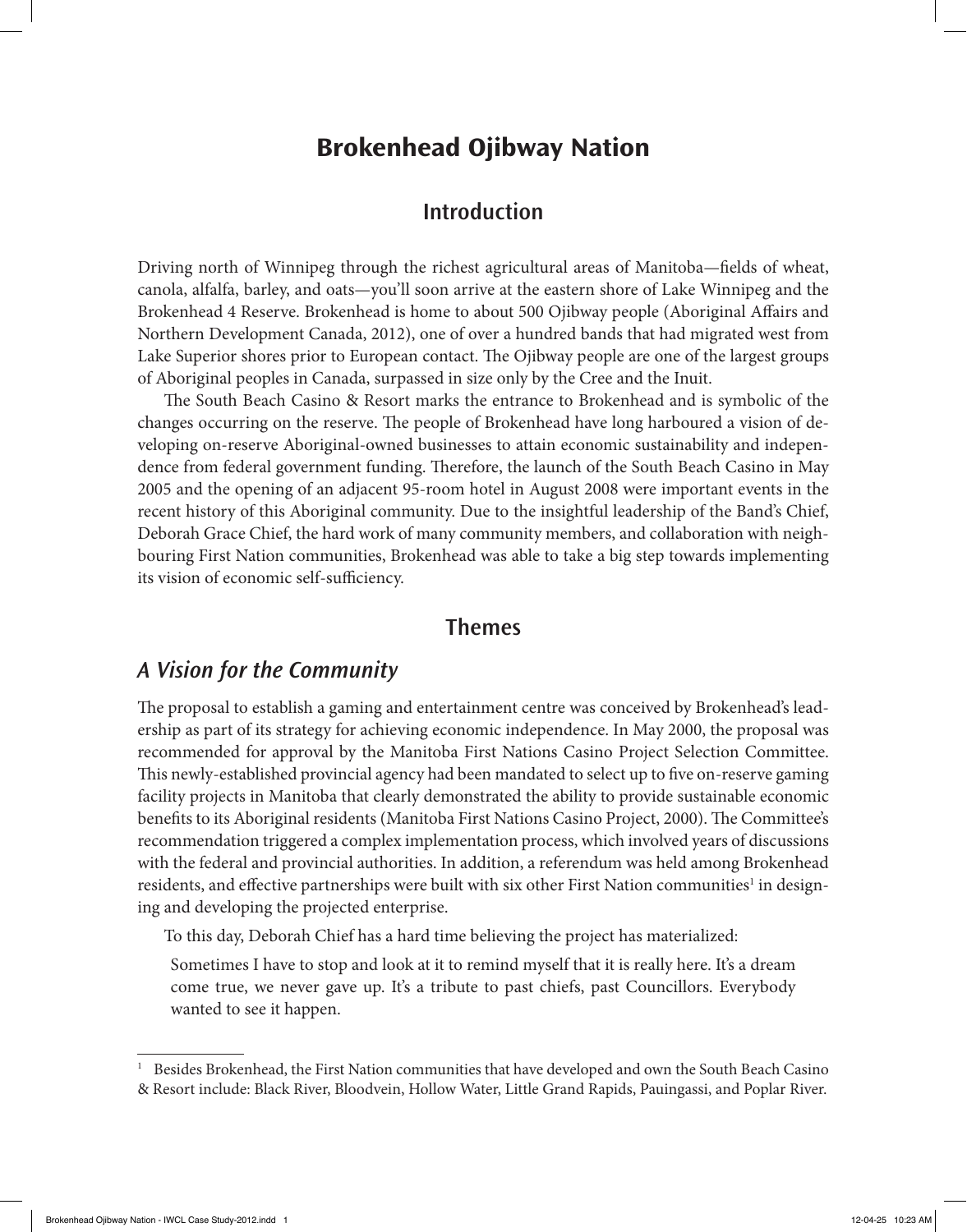In the few years since its opening, the South Beach Casino & Resort has already generated substantial economic benefits and opportunities for the people of Brokenhead and adjacent First Nation communities. The enterprise boasts a 240-person staff composed mainly of Aboriginal people who are employed in all capacities, from support staff to high-level management positions. In addition, several small ancillary businesses have recently opened in Brokenhead, and the Band Council is working to spur further development, including the establishment of a business park.

Aside from acting as an economic catalyst, the South Beach Casino & Resort has also contributed over two million dollars in donations to a variety of educational, recreational, health, and cultural initiatives. Many of these endeavours are aimed at enhancing the well-being of children and youth in Brokenhead and surrounding First Nations (South Beach Casino & Resort, 2011).

The opening of a gaming facility on the reserve has also created some challenges. Brokenhead now has to cope with a large transient population of casino visitors and patrons, some of whom are bringing drugs into the community. However, this and other challenges were anticipated early in the planning process, and it is believed that they are more than offset by a broad range of benefits brought about by the casino and related businesses. Deborah Chief sums up her thoughts on this subject in the following way: "Our community will never be the same—that's for sure. We knew that we could never turn back on going ahead with the development."

#### *A Woman's Journey*

Deborah Chief has been instrumental in spearheading Brokenhead's efforts towards achieving economic self-reliance. Her life story highlights experiences that are likely to resonate with other Aboriginal women navigating a path of leadership.

Deborah was born in a log house built by her father on land of Brokenhead Ojibway Nation. Similar to many Aboriginal youth, she found it difficult growing up on a reserve. At a very young age, she dropped out of school and began working odd jobs, but after a while decided to return to school to further her education. She then moved to Winnipeg in pursuit of better work opportunities, but her ties to her native community were never broken:

There are a lot of people who leave the community because there is always pain that we carry. There is always pain that has happened in our community and growing up in the community is tough. You want to escape but something always brings you back.

In Winnipeg, Deborah found a job at the Indian and Métis Friendship Centre, a non-profit organization offering the city's Aboriginal population counselling on matters of employment, housing, education, health and other community services. While working there, she developed an interest in financial management, which would not only make a profound impact on her career but also influence the future development of her community.

Eventually Deborah yielded to the pull of home and returned to Brokenhead, where she found that she had to gain further professional skills in order to start fulfilling her desire of serving the Band. Her application for a secretary position at the Band Office seemed destined to be turned down when it became apparent that she could not type. Yet Deborah convinced the Band administration to hire her on the condition that she would take evening classes in computer literacy.

In the ensuing years, Deborah worked in various capacities at the Band office, learning as she went along and earning increasing respect among her fellow community members. With her im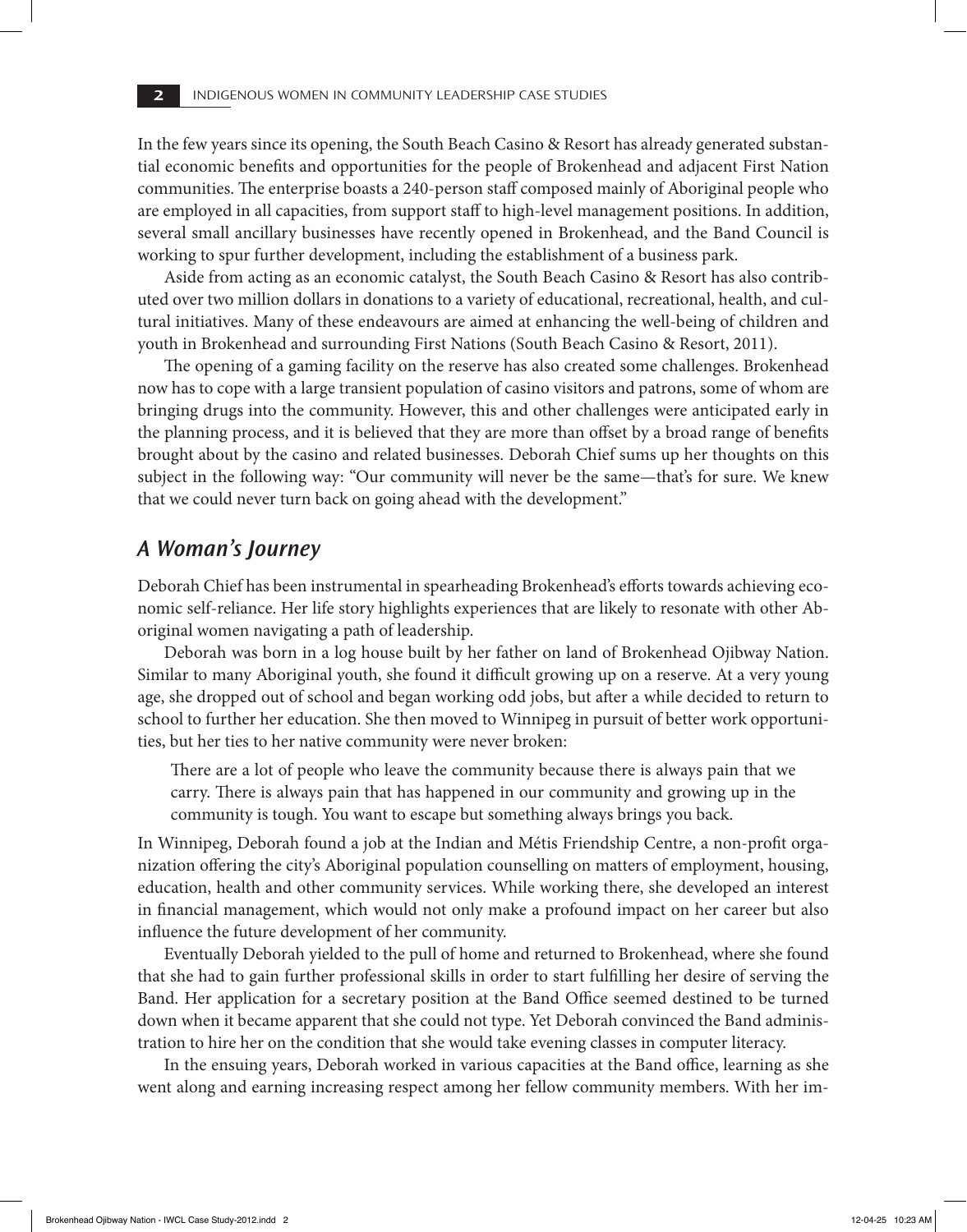peccable service record, it stood to reason that she was the successful candidate in the Band's byelection to fill the chief 's position, held in 1994, becoming the first female Chief in Brokenhead's history.

Since her first tenure as Chief, Deborah has continuously served at the helm of Brokenhead's administration, either as its Chief (re-elected in 2006, 2008, and 2010) or as an elected Band Councillor (between 1996 and 2006). All the while, she has been upgrading her education, obtaining a number of leadership certificates, a degree in financial management, and finally a master's degree in business administration through Athabasca University. Deborah is the first woman in her community with a master's degree and the first Chief in Manitoba with an MBA.

Deborah sees her mission as fighting inequality within her community as well as helping close the gap in the standard of living between Manitoba's First Nations, Aboriginal and other Manitobans through the development of economic and educational opportunities for people living on reserves. One of the Band Councillors, Remi Elliot Olson, describes her as a servant leader: "I've seen our community slide backwards and it all depends on the leadership. [It falls apart] when it becomes a dictatorship and that's not [the leadership style] Debbie brings." Deborah speaks of herself as quiet, but learning to be assertive, and committed to "doing a hundred and ten percent." She is constantly encouraged because she sees the myriad ways to help bring about the change that she envisions for her community.

#### *Building an Effective Governance Structure*

When Deborah started her as-yet-uninterrupted tenure as the Chief of Brokenhead in 2006, she clearly saw that its transformation into a self-sufficient community required building an effective team at the Band's helm. Prior to that time, no clear organizational structure had existed to coordinate the work of the Band Council. As a consequence, the specific roles and duties of individual Councillors were often unclear to community members, including the Councillors themselves, which not only hampered the Council's decision-making capacity regarding both strategic and daily matters, but also undermined its overall credibility.

Deborah and the Council members set out to develop a system of governance with clearlydefined areas of responsibility for the Chief and each Councillor. The Council structure they have designed is organized into four departments: Administration Services; Lands and Businesses; Public Services; and Health and Education. Each of the four Council members is assigned to a certain department as Lead Councillor and also serves as Support Councillor in one of the remaining three departments. The Chief is responsible for overseeing all departments and providing strategic guidance on policy, governance, legal, financial, and economic development matters (Brokenhead Ojibway Nation, 2012).

It did not take long for community members to recognize the merits of individual accountability and teamwork within the Band's leadership that the new governance structure helped foster; in April 2008, the Chief and all four Councillors were re-elected. In a post-election interview, Deborah underscored the significance of the vote of confidence they had collectively received:

I think that's important for our leadership as a team and we're going to continue to work as a team. It's giving us a message as a council that we are doing a good job. That's the sense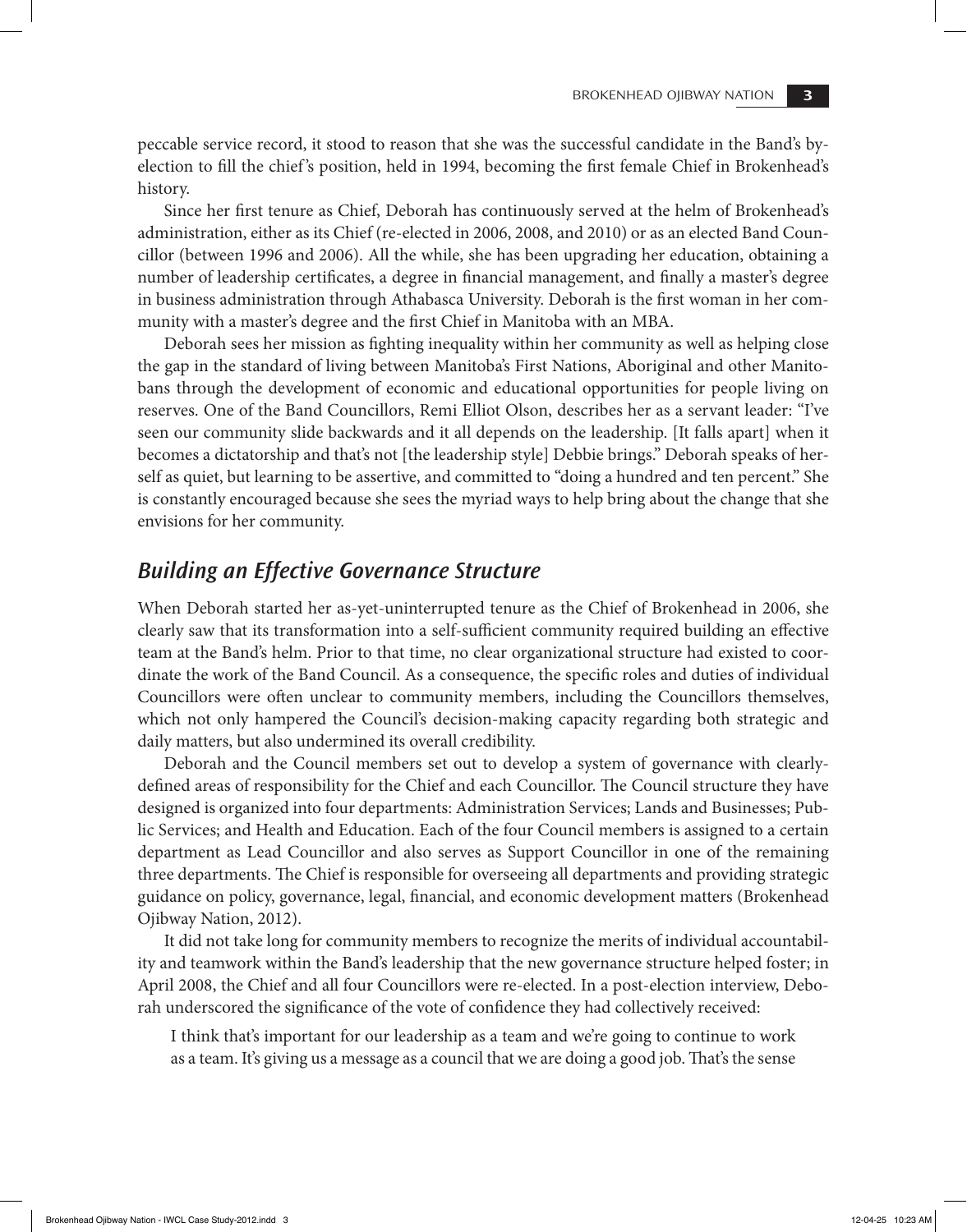I get. We hope to be able to continue with our positive leadership and get as much done as we can in this term (in Interlake Spectator, 2008).

She could have repeated this statement word for word after the April 2010 elections, when Brokenhead's entire leadership team was elected to another full term.

Such continuity of leadership is rarely found among Canada's Aboriginal communities. As Brokenhead's Councillor Paul Harvey Chief has observed, "It is hard to work with any other First Nation, because councils keep changing year after year. . . . Hence, it is very difficult . . . to focus on what we actually want to attend to, when visions, people and priorities change almost monthly." (in Proceedings of the Standing Senate Committee on Aboriginal Peoples, 2009). His fellow Council member Remi Olson offers a simple yet compelling explanation of the remarkable stability of Brokenhead's elected leadership team: "We listen to the people. We don't just hear; we listen. That's a big difference."

#### **The Role of Mentorship**

An avid learner with an extensive and varied educational background, Deborah Chief considers good education as a key factor for achieving both personal and community well-being. However, while being a staunch advocate of expanding the opportunities for Aboriginal youth to obtain a high-school and post-secondary education, she firmly believes that the education process should not be restricted to textbooks and classrooms. She deems informal education, particularly mentorship, just as important for helping young people reach their full potential, and speaks of herself as "a coach and guide in this area."

One of Brokenhead's young residents whom Deborah is currently mentoring for leadership is the Band's Membership Manager, Naomi Nicolas. Naomi's only childhood experiences of her birthplace were annual holiday visits, which she didn't actually enjoy. However, the developments she has observed there during the recent years have prompted her to return to Brokenhead and make a home for herself and her newly-created family. "I didn't like coming out here because it was so lonely. It didn't feel like a community," she remembers. "And now . . . I'm proud to say this is my home.... We are flourishing."

Naomi makes it very clear how she and many other residents of Brokenhead, especially women, feel empowered by the example of leadership that Deborah provides:

People want to talk to Debbie, she is a true leader. She is approachable and she listens. She has overcome hardship and she took that and used it and she's still going. And that's what women need to do when something like that happens to them. It's about taking that negativity and making it into something positive that you can work with and helps you grow.

Perhaps the most crucial impact of Deborah's mentoring that Naomi observes in her own life is the strengthening of her self-confidence: "I am proud of who I am and what I can do. There is something inside of me that needs to be let out, and [the question is] whether or not we allow it to happen within ourselves." These words give us a hint of Deborah's core gift as a mentor: it lies in helping people develop and make the best use of that special "something" which can be found in each person, whether it be skills, talents or aspirations.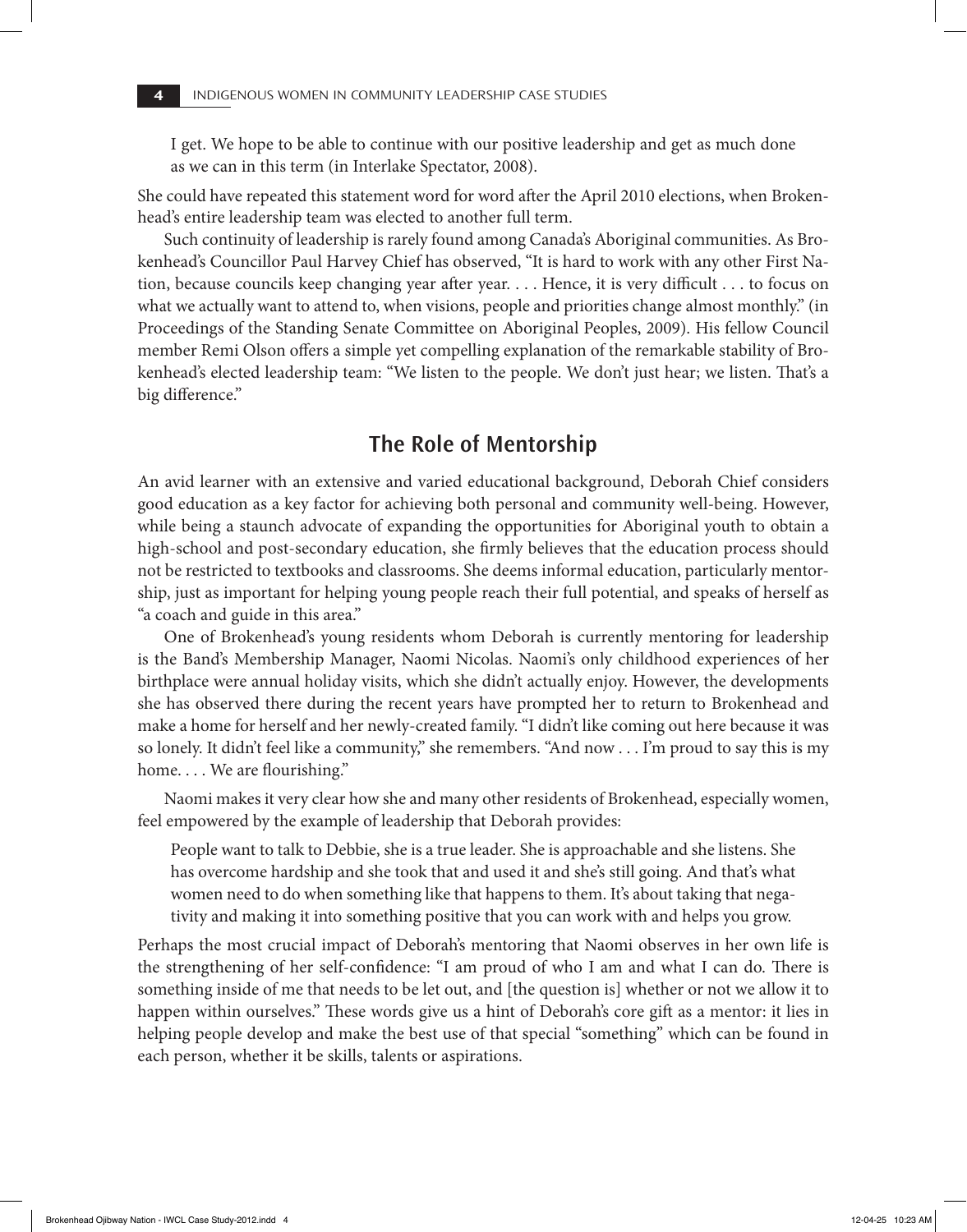#### **Conclusion**

The Brokenhead Ojibway Nation has set economic development and business creation as its top strategies for enhancing community well-being and achieving self-sufficiency by 2025. The opening of South Beach Casino & Resort has been a big step towards implementing this strategy, but it is certainly not the only venture the community is developing. Aside from launching a number of businesses associated with the gaming and entertainment centre, Brokenhead has recently bought several parcels of land totaling 465 acres in East St. Paul, to be used for a multi-phased development of commercial and light industrial facilities (Winnipeg Free Press, 2010). This ambitious new initiative clearly attests to the strength of the "we-can-do-it" spirit that the Band's leadership has been painstakingly nurturing in the community for a number of years. Deborah Chief is certain that this spirit will enable the people of Brokenhead to build a solid foundation for their future: "Our people will have what they need, and we can say to our young people, 'You take it over, this is what we have created for you.'"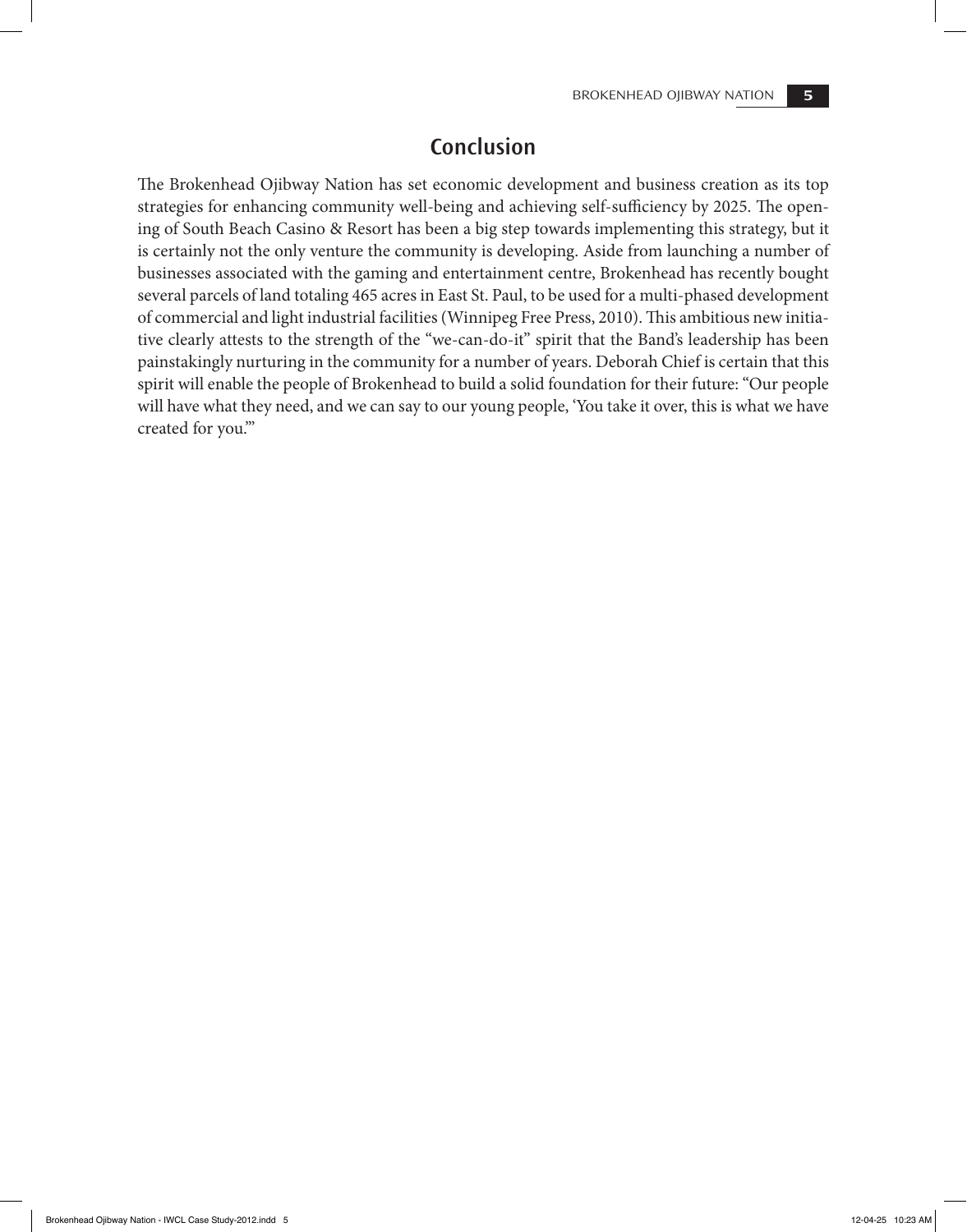#### **References**

- Aboriginal Affairs and Northern Development Canada. (2012). *Brokenhead Ojibway Nation: Community profile*. Retrieved from http://pse5-esd5.ainc-inac.gc.ca/FNP/Main/Search/FNMain. aspx?BAND\_NUMBER=261&lang=e
- Brokenhead Ojibway Nation. (2012). *Homepage*. Retrieved from http:// brokenheadojibwaynation. net
- Interlake Spectator. (2008). *Chief remains Brokenhead chief*. 18 April. Retrieved from http://www. interlakespectator.com/ArticleDisplay.aspx?archive=true&e=2405278
- Manitoba First Nations Casino Project. (2000). *Selection committee report and recommendations*. Winnipeg, MB. Retrieved from https://dspace.ucalgary.ca/bitstream/1880/269/2/ace.pdf
- Proceedings of the Standing Senate Committee on Aboriginal Peoples. (2009). *Issue 7. Evidence*. Winnipeg, May 25. Retrieved from http://www.parl.gc.ca/Content/SEN/Committee/402/ abor/07evb-e.htm?comm\_id=1&Language=E&Parl=40&Ses=2
- South Beach Casino and Resort. (2011). *Community spirit*. Retrieved from http://www.southbeachcasino.ca/communityspirit.htm
- Winnipeg Free Press. (2010). *Open house being held for reserve land*. Retrieved from http://winnipegfreepress.com/local/breakingnews/Band-Open-house-being-held-for--81248087.html